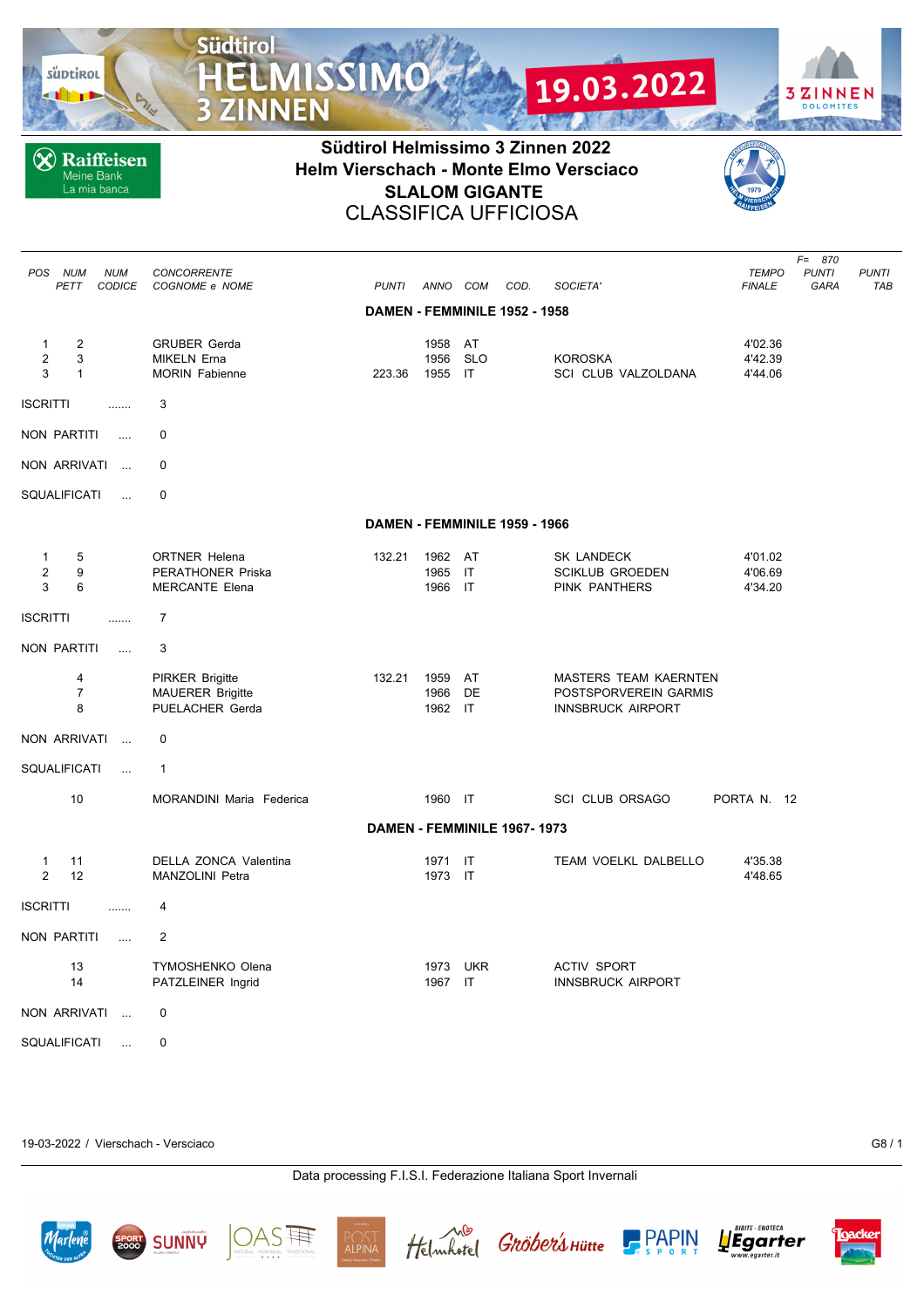| POS<br><b>NUM</b><br><b>NUM</b>     | CONCORRENTE                                 |                               |                 |                         |                                |                                              | <b>TEMPO</b>       | $F = 870$<br><b>PUNTI</b> | <b>PUNTI</b> |
|-------------------------------------|---------------------------------------------|-------------------------------|-----------------|-------------------------|--------------------------------|----------------------------------------------|--------------------|---------------------------|--------------|
| <b>CODICE</b><br>PETT               | COGNOME e NOME                              | <b>PUNTI</b>                  | ANNO COM        |                         | COD.                           | SOCIETA'                                     | <b>FINALE</b>      | GARA                      | TAB          |
|                                     |                                             | DAMEN - FEMMINILE 1983 - 2003 |                 |                         |                                |                                              |                    |                           |              |
| 16<br>1                             | <b>SULZENBACHER Katharina</b>               | 236.34                        | 1997            | IT                      |                                | ASV HELM VIERSCHACH                          | 3'22.14            |                           |              |
| $\overline{2}$<br>23                | SOUBEK Selina                               |                               | 2000            | AT<br>$\mathsf{I}$      |                                | MSC DOELSACH                                 | 3'29.76            |                           |              |
| 3<br>15<br>4<br>20                  | CLARA Chiara<br><b>AMHOF Sophia</b>         | 191.48                        | 2002<br>2002    | IT                      |                                | <b>SKITEAM VALENTE</b><br>DIE MITTELKLASSE   | 3'41.20<br>3'43.54 |                           |              |
| 5<br>19                             | <b>VILLGRATER Iris</b>                      |                               | 2001            | IT                      |                                | 80S LEGENDS                                  | 3'59.47            |                           |              |
| 6<br>21                             | <b>WALDER Isabel</b>                        |                               | 2003            | IT                      |                                | ASV HELM VIERSCHACH                          | 4'07.08            |                           |              |
| $\overline{7}$<br>25                | AUER Magdalena                              |                               | 2002            | $\overline{\mathsf{I}}$ |                                | 80S LEGENDS                                  | 5'03.40            |                           |              |
| ISCRITTI<br>.                       | 11                                          |                               |                 |                         |                                |                                              |                    |                           |              |
| NON PARTITI<br>$\sim$               | 3                                           |                               |                 |                         |                                |                                              |                    |                           |              |
| 17                                  | <b>SUMMERER Kathrin</b>                     | 314.06                        | 1995            | IT                      | 00223                          | ASC DREI ZINNEN                              |                    |                           |              |
| 18                                  | PARASHCHAK Olena                            |                               | 1983            | <b>UKR</b>              |                                | UKRAINIAN MASTER SKI                         |                    |                           |              |
| 24                                  | <b>BADOR Oleksandra</b>                     |                               | 1998            | <b>UKR</b>              |                                | UKRAINIAN MASTER SKI                         |                    |                           |              |
| NON ARRIVATI<br>$\sim$              | 0                                           |                               |                 |                         |                                |                                              |                    |                           |              |
| SQUALIFICATI<br>$\cdots$            | $\mathbf{1}$                                |                               |                 |                         |                                |                                              |                    |                           |              |
| 22                                  | <b>KIEBACHER Veronika</b>                   |                               | 1994 IT         |                         |                                | ASV HELM VIERSCHACH                          | PORTA N. 83        |                           |              |
|                                     |                                             |                               |                 |                         | <b>MASTER C9 - 1935 - 1951</b> |                                              |                    |                           |              |
| 26<br>1                             | <b>BERGER Franz</b>                         | 28.28                         | 1948            | IT                      |                                | <b>SKICLUB BRUNECK</b>                       | 3'41.30            |                           |              |
| $\overline{2}$<br>27                | RITSCH Paul Josef                           | 84.10                         | 1951            | IT                      |                                | TEAM VOELKL DALBELLO                         | 3'43.68            |                           |              |
| 3<br>33                             | <b>PERATHONER Peter</b>                     | 202.88                        | 1949            | IT                      |                                | <b>SCIKLUB GROEDEN</b>                       | 3'54.51            |                           |              |
| 29<br>4                             | <b>KRITZINGER Michael</b>                   | 152.22                        | 1942            | IT                      |                                | SEISER ALM SKI TEAM                          | 4'06.10            |                           |              |
| 5<br>32                             | <b>KAMMERER Albert</b>                      | 201.36                        | 1946            | IT                      |                                | <b>SKICLUB BRUNECK</b>                       | 4'06.28            |                           |              |
| 6<br>31<br>7                        | <b>BACCHELLI Fulvio</b>                     | 185.44                        | 1951            | IT                      |                                | SCI CLUB 18                                  | 4'07.42            |                           |              |
| 28<br>8<br>37                       | DE ROCCO Nadir<br><b>SULZENBACHER Willy</b> | 128.86                        | 1946<br>1939    | IT<br>IT                |                                | SCI CLUB VALZOLDANA<br>CLUB FRECCE TRICOLORI | 4'17.14<br>4'18.62 |                           |              |
| 9<br>35                             | SIESSL Johann                               | 329.95                        | 1947            | IT                      |                                | <b>SKICLUB BRUNECK</b>                       | 4'21.58            |                           |              |
| 10<br>34                            | <b>PAHL Hubert</b>                          | 227.87                        | 1947            | IT                      |                                | TEAM VOELKL DALBELLO                         | 4'25.02            |                           |              |
| 11<br>39                            | DYDOWICZ Alfred                             |                               | 1950            | DE                      |                                |                                              | 4'50.46            |                           |              |
| ISCRITTI<br>.                       | 14                                          |                               |                 |                         |                                |                                              |                    |                           |              |
| NON PARTITI<br>$\cdots$             | 3                                           |                               |                 |                         |                                |                                              |                    |                           |              |
| 30                                  | <b>BERTELLE Adriano</b>                     | 173.13                        | 1948            | $\mathsf{I}\mathsf{T}$  |                                | SCI CLUB CROCE D'AUNE                        |                    |                           |              |
| 36                                  | PANDINI Emilio                              | 399.17                        | 1936            | - IT                    |                                | SCI CLUB CROCE D'AUNE                        |                    |                           |              |
| 38                                  | <b>LENARDON Giorgio</b>                     |                               | 1951 IT         |                         |                                | XXX OTTOBRE SCI CAI T                        |                    |                           |              |
| NON ARRIVATI<br>$\cdots$            | 0                                           |                               |                 |                         |                                |                                              |                    |                           |              |
| SQUALIFICATI<br>$\cdots$            | 0                                           |                               |                 |                         |                                |                                              |                    |                           |              |
|                                     |                                             |                               |                 |                         | <b>MASTER C8 - 1952 - 1956</b> |                                              |                    |                           |              |
| 49<br>1                             | <b>HOLZER Anton</b>                         |                               | 1955 IT         |                         |                                | CLUB FRECCE TRICOLORI                        | 3'36.75            |                           |              |
| $\overline{2}$<br>44                | <b>KRAUTGASSER Rudi</b>                     |                               | 1956            | $\overline{\mathsf{I}}$ |                                | CLUB FRECCE TRICOLORI                        | 4'01.34            |                           |              |
| 3<br>46                             | <b>STREHOVEC Franc</b>                      |                               | 1953            | <b>SLO</b>              |                                | <b>SK KOMENDA</b>                            | 4'05.88            |                           |              |
| 4<br>47                             | <b>RITSCH Guenther</b>                      |                               | 1955 IT         |                         |                                | TEAM VOELKL DALBELLO                         | 4'06.58            |                           |              |
| 5<br>41                             | FILE Reinhard                               |                               | 1953            | AT                      |                                | <b>SK FLIESS</b>                             | 4'12.50            |                           |              |
| 6<br>50                             | PROBULSKI Zbigniew                          |                               | 1953            | PL                      |                                | <b>MAGURA</b>                                | 4'23.70            |                           |              |
| 7<br>43<br>8<br>42                  | LEIBACHER Kurt<br>KIEBACHER Franz Josef     |                               | 1956<br>1954 IT | CH                      |                                | <b>TSG HEMISHOFEN</b><br>ASV HELM VIERSCHACH | 4'29.45<br>4'38.92 |                           |              |
| 9<br>45                             | <b>BERNARDI Ettore</b>                      |                               | 1954 IT         |                         |                                | <b>SCI CLUB CRISTALLO</b>                    | 4'59.56            |                           |              |
| ISCRITTI<br>.                       | 11                                          |                               |                 |                         |                                |                                              |                    |                           |              |
| <b>NON PARTITI</b><br>$\ldots$      | $\overline{2}$                              |                               |                 |                         |                                |                                              |                    |                           |              |
| 40                                  | GIACOMEL Tiziano                            | 142.49                        | 1955            | ा                       |                                | SCI CLUB CROCE D'AUNE                        |                    |                           |              |
| 48                                  | <b>SMETANA Marek</b>                        |                               | 1954 PL         |                         |                                | <b>MAGURA</b>                                |                    |                           |              |
| 19-03-2022 / Vierschach - Versciaco |                                             |                               |                 |                         |                                |                                              |                    |                           | G8/2         |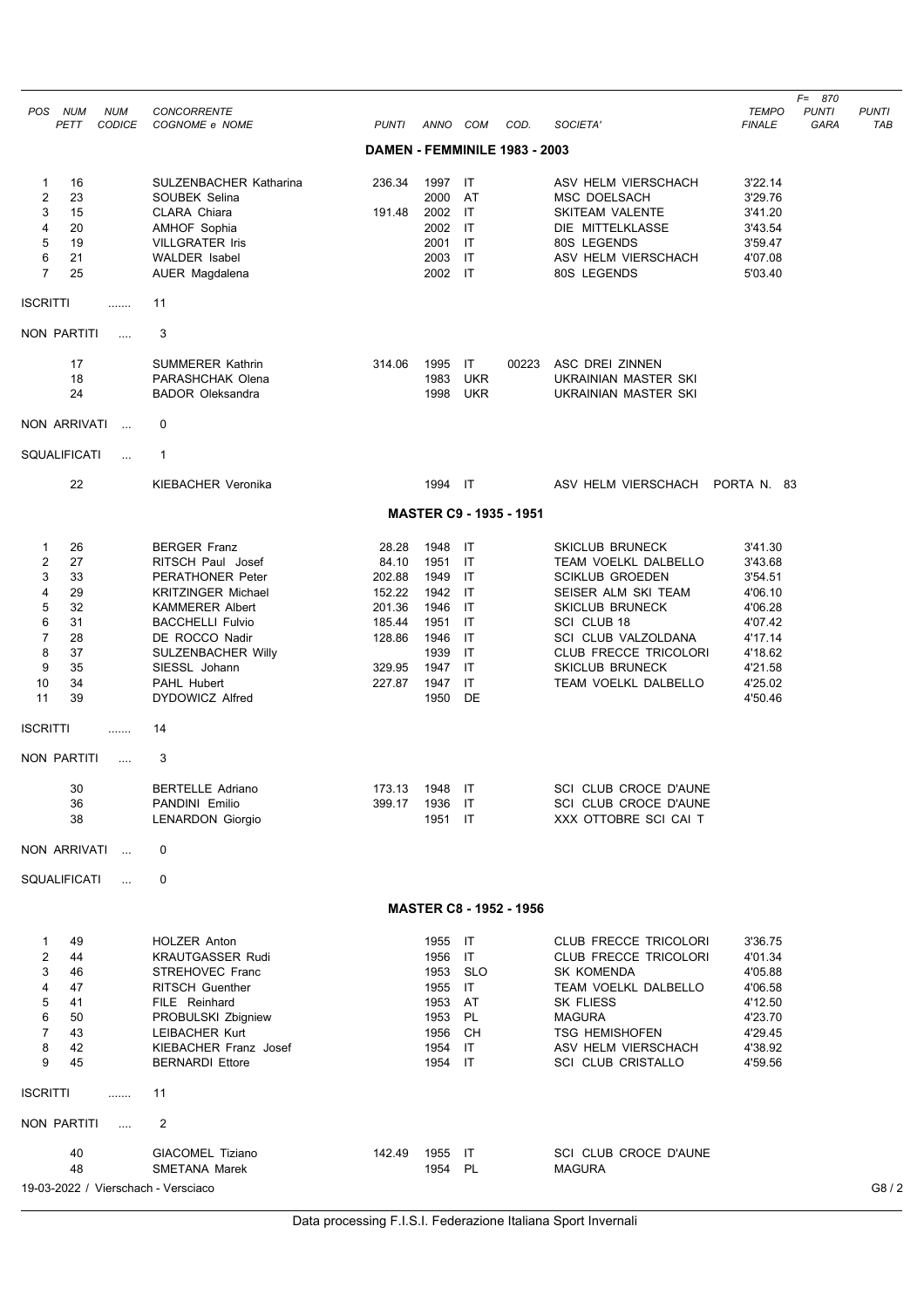|                 |                                                   |                                                   |                |              |                        |                                |                                                    |                               | $F = 870$            |                     |
|-----------------|---------------------------------------------------|---------------------------------------------------|----------------|--------------|------------------------|--------------------------------|----------------------------------------------------|-------------------------------|----------------------|---------------------|
| POS             | <b>NUM</b><br><b>NUM</b><br>PETT<br><b>CODICE</b> | <b>CONCORRENTE</b><br>COGNOME e NOME              | <b>PUNTI</b>   | ANNO         | COM                    | COD.                           | SOCIETA'                                           | <b>TEMPO</b><br><b>FINALE</b> | <b>PUNTI</b><br>GARA | <b>PUNTI</b><br>TAB |
|                 | NON ARRIVATI<br>$\mathbf{r}$                      | 0                                                 |                |              |                        |                                |                                                    |                               |                      |                     |
|                 | <b>SQUALIFICATI</b><br>$\ddotsc$                  | 0                                                 |                |              |                        |                                |                                                    |                               |                      |                     |
|                 |                                                   |                                                   |                |              |                        | <b>MASTER C7 - 1957 - 1961</b> |                                                    |                               |                      |                     |
| 1               | 51                                                | <b>SCAGNOL Andrea</b>                             | 10.37          | 1960         | IT                     |                                | VAL DI FIEMME SKITEAM                              | 3'28.30                       |                      |                     |
| 2               | 56                                                | <b>RIEDER Bernhard</b>                            | 59.79          | 1961         | IT                     |                                |                                                    | 3'35.55                       |                      |                     |
| 3<br>4          | 52<br>54                                          | <b>EISENDLE Alfred</b><br><b>RIEDER Guenther</b>  | 21.02<br>29.68 | 1960<br>1960 | IT<br>IT               |                                | <b>RG WIPPTAL</b>                                  | 3'35.97<br>3'39.03            |                      |                     |
| 5               | 53                                                | <b>LERCHNER Martin</b>                            | 24.00          | 1959         | IT                     |                                | <b>TEAM VOELKL DALBELLO</b>                        | 3'39.40                       |                      |                     |
| 6               | 55                                                | ZOEGGELER Peter                                   | 42.52          | 1958         | IT                     | 00884                          | ASV EPPAN SKI                                      | 3'42.74                       |                      |                     |
| $\overline{7}$  | 64                                                | PARTL Josef                                       |                | 1961         | AT                     |                                | <b>TEAM GOELBNERBLICK</b>                          | 3'43.79                       |                      |                     |
| 8<br>9          | 66<br>62                                          | LANZ Konrad<br><b>ZURBI Branko</b>                |                | 1959<br>1960 | IT<br><b>SLO</b>       |                                | PFANNHORN TEAM<br><b>SK KOMENDA</b>                | 3'51.12                       |                      |                     |
| 10              | 60                                                | <b>OBERLECHNER Erich</b>                          | 292.74         | 1960         | IT                     |                                | <b>SKICLUB BRUNECK</b>                             | 3'56.74<br>4'01.77            |                      |                     |
| 11              | 68                                                | HADZIC Hilmija                                    |                | 1958         | <b>SLO</b>             |                                |                                                    | 4'08.14                       |                      |                     |
| 12              | 59                                                | <b>CURTOLO Carmelo</b>                            | 275.34         | 1959         | IT                     |                                | SCI CAI CONEGLIANO                                 | 4'08.40                       |                      |                     |
| 13              | 61                                                | DE FAVERI Italo                                   | 373.30         | 1960         | IT                     |                                | <b>SCI CLUB CRISTALLO</b>                          | 4'12.35                       |                      |                     |
| 14<br>15        | 65<br>71                                          | <b>KRONHOFER Rudolf</b><br>STEINWANDTER Sebastian |                | 1958<br>1959 | AT<br>IT               |                                | <b>TEAM GOELBNERBLICK</b><br>HAUS TASCHLER TOBLACH | 4'14.35                       |                      |                     |
| 16              | 58                                                | NORBEDO Giorgio                                   | 185.01         | 1960         | IT                     | 01026                          | SK DEVIN                                           | 4'17.69<br>4'18.78            |                      |                     |
| 17              | 69                                                | <b>KLEINLERCHER Ludwig</b>                        |                | 1957         | AT                     |                                | SPORTUNION HOPFGARTEN                              | 4'44.17                       |                      |                     |
| 18              | 70                                                | <b>KRATTER Ernesto</b>                            |                | 1961         | IT                     |                                |                                                    | 5'19.76                       |                      |                     |
| <b>ISCRITTI</b> | .                                                 | 22                                                |                |              |                        |                                |                                                    |                               |                      |                     |
| NON PARTITI     | $\cdots$                                          | 3                                                 |                |              |                        |                                |                                                    |                               |                      |                     |
|                 | 63                                                | <b>LEBAN Marco</b>                                |                | 1957         | <b>SLO</b>             |                                | S.K. SNEZNIK                                       |                               |                      |                     |
|                 | 67                                                | DE LORENZI Mario                                  |                | 1960         | IT                     |                                |                                                    |                               |                      |                     |
|                 | 72                                                | HOFER Johann                                      |                | 1959         | IT                     |                                | SKI CLUB AHRNTAL                                   |                               |                      |                     |
|                 | NON ARRIVATI<br>$\cdots$                          | 0                                                 |                |              |                        |                                |                                                    |                               |                      |                     |
|                 | SQUALIFICATI<br>$\ddotsc$                         | 1                                                 |                |              |                        |                                |                                                    |                               |                      |                     |
|                 | 57                                                | <b>SKERK Claudio</b>                              | 136.24         | 1961 IT      |                        | 01026                          | SK DEVIN                                           | PORTA N.                      | 8                    |                     |
|                 |                                                   |                                                   |                |              |                        | <b>MASTER B6 - 1962 - 1966</b> |                                                    |                               |                      |                     |
| 1               | 85                                                | <b>GSTINIG Klaus</b>                              |                | 1965 AT      |                        |                                |                                                    | 3'18.79                       |                      |                     |
| $\overline{2}$  | 91                                                | <b>EGARTER Reinhold</b>                           |                | 1963 IT      |                        |                                | <b>TEAM KRONPLATZ</b>                              | 3'35.53                       |                      |                     |
| 3               | 83                                                | <b>TASCHLER</b> Josef                             |                | 1962         | IT                     |                                | 00682 ASV PRAGS                                    | 3'38.41                       |                      |                     |
| 4<br>5          | 92<br>73                                          | RUNGGALDIER Stefan<br>RITSCH Peter                | 71.85          | 1963<br>1966 | IT<br>IT               |                                | <b>SCIKLUB GROEDEN</b><br>TEAM VOELKL DALBELLO     | 3'39.49<br>3'39.90            |                      |                     |
| 6               | 76                                                | <b>SCHMIDHOFER Josef</b>                          | 182.42         | 1962         | AT                     |                                |                                                    | 3'40.25                       |                      |                     |
| 7               | 86                                                | <b>BAUR Alfred</b>                                |                | 1965         | IT                     |                                | <b>ASV NIEDERDORF</b>                              | 3'44.80                       |                      |                     |
| 8               | 75                                                | GIOVANNINI Antonio                                | 182.40         | 1966         | IT                     |                                | SCI CLUB CORTINA                                   | 3'45.69                       |                      |                     |
| 9<br>10         | 78<br>84                                          | LECHNER Johann                                    |                | 1963<br>1964 | IT<br><b>SLO</b>       |                                | ASV HELM VIERSCHACH                                | 3'46.74                       |                      |                     |
| 11              | 90                                                | <b>RECEK Leopold</b><br>KOZELJ Andrej             |                | 1963         | <b>SLO</b>             |                                | SK KOMENDA                                         | 3'49.95<br>3'50.21            |                      |                     |
| 12              | 94                                                | <b>GRUBER Franz</b>                               |                | 1963         | AT                     |                                |                                                    | 3'52.15                       |                      |                     |
| 13              | 88                                                | <b>STOLL Markus</b>                               |                | 1965         | IT                     |                                | ASV TAISTEN                                        | 3'53.11                       |                      |                     |
| 14              | 81                                                | <b>WALDER Karl</b>                                |                | 1964         | IT                     |                                | ASV HELM VIERSCHACH                                | 3'54.10                       |                      |                     |
| 15              | 74                                                | <b>GREGGIO Antonio</b>                            | 180.46         | 1963         | IT                     |                                | <b>VALBELLUNA FREESKI</b>                          | 3'58.71                       |                      |                     |
| 16<br>17        | 77<br>80                                          | RONCALI Daniele<br>PUELACHER Thomas               | 272.98         | 1963<br>1964 | IT<br>IT               |                                | SCI CLUB CORTINA<br><b>INNSBRUCK AIRPORT</b>       | 4'05.38<br>4'14.11            |                      |                     |
| 18              | 79                                                | <b>BISOTTO Giuseppe</b>                           |                | 1965         | IT                     |                                | SCI CLUB CORTINA                                   | 4'27.79                       |                      |                     |
| 19              | 89                                                | NOVAK Marco                                       |                | 1963         | IT                     |                                |                                                    | 4'28.26                       |                      |                     |
| 20              | 93                                                | <b>GRUSEMANN Stefan</b>                           |                | 1965         | DE                     |                                | POSTSPORVEREIN GARMIS                              | 4'32.04                       |                      |                     |
| 21              | 82                                                | KOLLREIDER Raimund                                |                | 1964         | AT                     |                                | <b>MALEREI KOLLREIDER</b>                          | 4'32.58                       |                      |                     |
| 22              | 87                                                | EIDENBERGER Hermann Josef                         |                | 1966         | $\mathsf{I}\mathsf{T}$ |                                | FEUERWEHR WINNEBACH                                | 4'37.19                       |                      |                     |
| <b>ISCRITTI</b> | .                                                 | 22                                                |                |              |                        |                                |                                                    |                               |                      |                     |
|                 | NON PARTITI<br>$\cdots$                           | 0                                                 |                |              |                        |                                |                                                    |                               |                      |                     |

19-03-2022 / Vierschach - Versciaco G8 / 3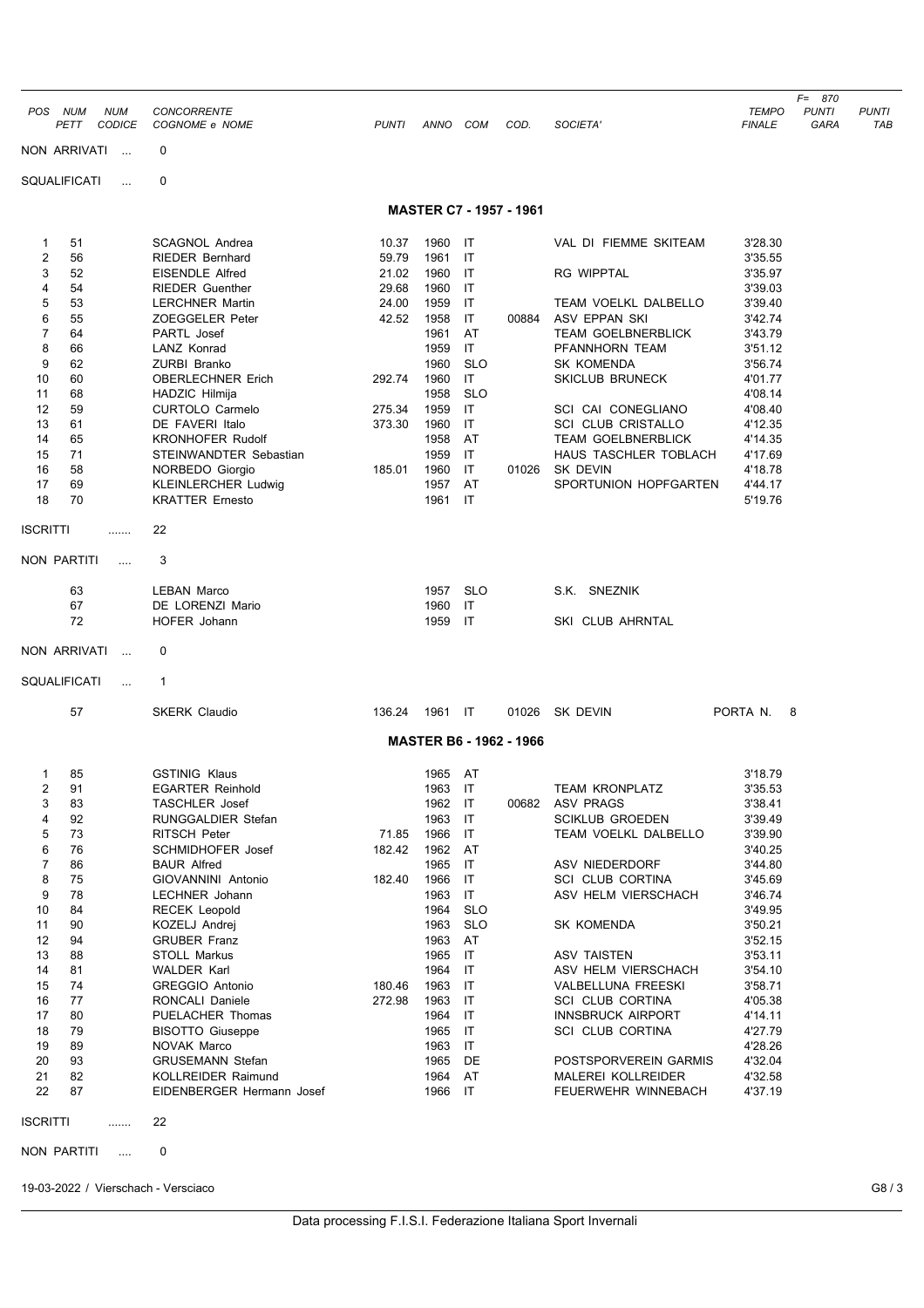| POS NUM<br><b>NUM</b>               | <b>CONCORRENTE</b>                                    |              |                    |                          |                                |                                                     | <b>TEMPO</b>       | F= 870<br><b>PUNTI</b> | <b>PUNTI</b> |
|-------------------------------------|-------------------------------------------------------|--------------|--------------------|--------------------------|--------------------------------|-----------------------------------------------------|--------------------|------------------------|--------------|
| <b>CODICE</b><br>PETT               | COGNOME e NOME                                        | <b>PUNTI</b> | ANNO COM           |                          | COD.                           | SOCIETA'                                            | <b>FINALE</b>      | GARA                   | TAB          |
| NON ARRIVATI<br>$\sim$              | 0                                                     |              |                    |                          |                                |                                                     |                    |                        |              |
| SQUALIFICATI<br>$\cdots$            | $\mathbf 0$                                           |              |                    |                          |                                |                                                     |                    |                        |              |
|                                     |                                                       |              |                    |                          | <b>MASTER B5 - 1967 - 1971</b> |                                                     |                    |                        |              |
| 97<br>1                             | <b>STEGER Werner</b>                                  | 90.15        | 1969               | IT                       |                                | <b>ASV TAUFERS</b>                                  | 3'25.89            |                        |              |
| 2<br>95                             | <b>VOLGGER Hartmuth</b>                               | 19.89        | 1970               | IT                       |                                | <b>RG WIPPTAL</b>                                   | 3'26.96            |                        |              |
| 3<br>117<br>110                     | <b>KOLLREIDER Manfred</b><br><b>AMHOF Stefan</b>      |              | 1969<br>1967       | AT<br>$\mathsf{I}$       | 00223                          | MALEREI KOLLREIDER<br><b>ASC DREI ZINNEN</b>        | 3'28.89<br>3'39.05 |                        |              |
| 4<br>5<br>102                       | PISCANEC Corrado                                      | 347.83       | 1968               | IT                       |                                | TEAM VOELKL DALBELLO                                | 3'39.25            |                        |              |
| 6<br>96                             | CLARA Nando                                           | 84.28        | 1969               | IT                       |                                | <b>SKITEAM VALENTE</b>                              | 3'41.30            |                        |              |
| $\overline{7}$<br>108               | <b>WALDER Hermann</b>                                 |              | 1971               | IT                       |                                | PFANNHORN TEAM                                      | 3'45.15            |                        |              |
| 8<br>115                            | <b>EPPACHER Friedrich</b>                             |              | 1968               | IT                       | 03606                          | <b>ASV REIN</b>                                     | 3'48.91            |                        |              |
| 9<br>112<br>10<br>99                | <b>SCHALLER Wolfgang</b><br>PUTZER Josef              | 126.11       | 1970<br>1967       | IT<br>IT                 |                                | ASC GSIESERTAL<br><b>RG WIPPTAL</b>                 | 3'50.54<br>3'53.51 |                        |              |
| 98<br>11                            | <b>TAUCER Giulio</b>                                  | 107.18       | 1970               | IT                       | 02664                          | PORSCHE SCI CL.                                     | 3'56.15            |                        |              |
| 12<br>105                           | KOLLREIDER Josef                                      |              | 1967               | AT                       |                                | MALEREI KOLLREIDER                                  | 3'56.93            |                        |              |
| 13<br>104                           | <b>KURZEJA Michal</b>                                 |              | 1971               | PL                       |                                | <b>CKS PIAST CIESZYN</b>                            | 3'59.08            |                        |              |
| 106<br>14<br>15<br>116              | <b>ORESNIK Darian</b><br>KOTNIK Marijan               |              | 1967<br>1967       | <b>SLO</b><br><b>SLO</b> |                                | <b>KOROSKA</b><br><b>KOROSKA</b>                    | 3'59.16<br>4'05.88 |                        |              |
| 16<br>109                           | <b>LEIBACHER Peter</b>                                |              | 1967               | CН                       |                                | <b>TSG HEMISHOFEN</b>                               | 4'07.67            |                        |              |
| 101<br>17                           | PARAVIA Davide                                        | 256.79       | 1969               | IT                       | 01026                          | SK DEVIN                                            | 4'34.48            |                        |              |
| 18<br>119                           | ROZMAN Stanislav                                      |              | 1969               | <b>SLO</b>               |                                |                                                     | 4'41.15            |                        |              |
| 19<br>120                           | RIGATO Martino                                        |              | 1969<br>1967 IT    | IT                       |                                |                                                     | 4'56.30            |                        |              |
| 20<br>114                           | PERNETTA Marco                                        |              |                    |                          |                                | <b>INNSBRUCK AIRPORT</b>                            | 5'01.36            |                        |              |
| <b>ISCRITTI</b><br>.                | 27                                                    |              |                    |                          |                                |                                                     |                    |                        |              |
| NON PARTITI<br>$\cdots$             | 6                                                     |              |                    |                          |                                |                                                     |                    |                        |              |
| 100                                 | <b>VOLGGER Martin</b>                                 | 254.97       | 1968               | IT                       |                                | <b>ASV RIDNAUN</b>                                  |                    |                        |              |
| 103                                 | <b>CATANEO</b> Italo                                  |              | 1969               | IT                       |                                | <b>CLUB FRECCE TRICOLORI</b>                        |                    |                        |              |
| 107                                 | ALIEKSIEIENKO Anatolii                                |              | 1968               | <b>UKR</b>               |                                | UKRAINIAN MASTER SKI                                |                    |                        |              |
| 111<br>118                          | <b>SALINGER Christian</b><br><b>DABROWSKI Czeslaw</b> |              | 1971<br>1969       | AT<br><b>UKR</b>         |                                | SKITRI ZIRL<br><b>ACTIV SPORT</b>                   |                    |                        |              |
| 121                                 | PFEIFHOFER Martin                                     |              | 1969               | IT                       |                                |                                                     |                    |                        |              |
| NON ARRIVATI<br>$\sim$              | 1                                                     |              |                    |                          |                                |                                                     |                    |                        |              |
| 113                                 | <b>VILLGRATER Helmut</b>                              |              | 1969               | ा                        | 00223                          | ASC DREI ZINNEN                                     |                    |                        |              |
| SQUALIFICATI                        | 0                                                     |              |                    |                          |                                |                                                     |                    |                        |              |
|                                     |                                                       |              |                    |                          | <b>MASTER B4 - 1972 - 1976</b> |                                                     |                    |                        |              |
|                                     |                                                       |              |                    |                          |                                |                                                     |                    |                        |              |
| 124<br>$\mathbf{1}$<br>127          | <b>MOSSER Christian</b>                               |              | 1972 AT<br>1972 AT |                          |                                | <b>WERTSCHACH</b>                                   | 3'28.94            |                        |              |
| 2<br>3<br>123                       | RIBITSCH Igor<br><b>KNAPP Alexander</b>               | 102.66       | 1974 IT            |                          |                                | <b>TEAM GOELBNERBLICK</b><br><b>SKICLUB BRUNECK</b> | 3'35.68<br>3'37.47 |                        |              |
| 4<br>130                            | GIETL Walter                                          |              | 1972 AT            |                          |                                |                                                     | 3'47.38            |                        |              |
| 5<br>133                            | SPARBER Karl                                          |              | 1974 IT            |                          |                                | <b>RG WIPPTAL</b>                                   | 3'56.52            |                        |              |
| 6<br>132                            | <b>COLMAN Michele</b>                                 |              | 1972 IT            |                          |                                | <b>INNSBRUCK AIRPORT</b>                            | 4'59.85            |                        |              |
| <b>ISCRITTI</b><br>.                | 13                                                    |              |                    |                          |                                |                                                     |                    |                        |              |
| NON PARTITI<br>$\cdots$             | 6                                                     |              |                    |                          |                                |                                                     |                    |                        |              |
| 122                                 | <b>GALLINA Andrea</b>                                 |              | 73.27 1976 IT      |                          |                                | TEAM VOELKL DALBELLO                                |                    |                        |              |
| 125                                 | <b>WOERNDLE Mathias</b>                               |              | 1975 AT            |                          |                                |                                                     |                    |                        |              |
| 126                                 | <b>CATTANI</b> Michele                                |              | 1974               | IT                       |                                |                                                     |                    |                        |              |
| 129<br>131                          | VISINTINI Marco<br><b>BERGMANN</b> Juergen            |              | 1976 IT<br>1974 IT |                          |                                | US ALDO MORO PALUZZA<br>FEUERWEHR WINNEBACH         |                    |                        |              |
| 134                                 | <b>GRASSI Simone</b>                                  |              | 1974 IT            |                          |                                | DEAR-STUDIO                                         |                    |                        |              |
| NON ARRIVATI                        | $\mathbf{1}$                                          |              |                    |                          |                                |                                                     |                    |                        |              |
| 128                                 | <b>HOLZKNECHT Norbert</b>                             |              | 1976 AT            |                          |                                | SKITRI ZIRL                                         |                    |                        |              |
|                                     |                                                       |              |                    |                          |                                |                                                     |                    |                        |              |
| 19-03-2022 / Vierschach - Versciaco |                                                       |              |                    |                          |                                |                                                     |                    |                        | G8/4         |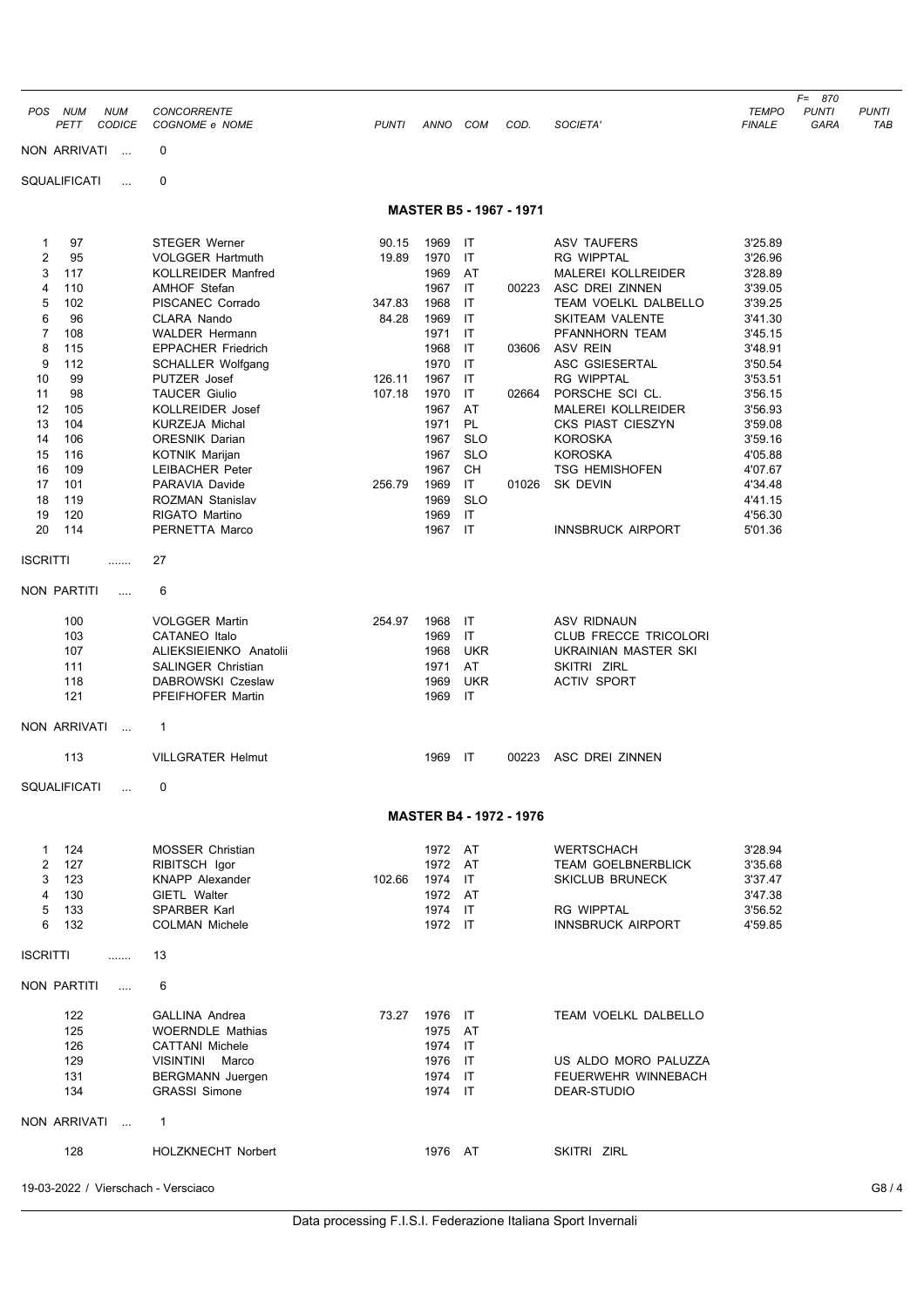| <b>NUM</b><br>POS NUM<br><b>CODICE</b><br>PETT                                                                                                                       | <b>CONCORRENTE</b><br>COGNOME e NOME                                                                                                                                                                                                                                                   | <b>PUNTI</b>                      | ANNO COM                                                                                |                                                                          | COD.                           | SOCIETA'                                                                                                                                                                                                                             | TEMPO<br><b>FINALE</b>                                                               | $F = 870$<br><b>PUNTI</b><br>GARA | <b>PUNTI</b><br>TAB |
|----------------------------------------------------------------------------------------------------------------------------------------------------------------------|----------------------------------------------------------------------------------------------------------------------------------------------------------------------------------------------------------------------------------------------------------------------------------------|-----------------------------------|-----------------------------------------------------------------------------------------|--------------------------------------------------------------------------|--------------------------------|--------------------------------------------------------------------------------------------------------------------------------------------------------------------------------------------------------------------------------------|--------------------------------------------------------------------------------------|-----------------------------------|---------------------|
| SQUALIFICATI                                                                                                                                                         | 0                                                                                                                                                                                                                                                                                      |                                   |                                                                                         |                                                                          |                                |                                                                                                                                                                                                                                      |                                                                                      |                                   |                     |
|                                                                                                                                                                      |                                                                                                                                                                                                                                                                                        |                                   |                                                                                         |                                                                          | <b>MASTER A3 - 1977 - 1981</b> |                                                                                                                                                                                                                                      |                                                                                      |                                   |                     |
| 137<br>1<br>139<br>2<br>3<br>136<br>4<br>138                                                                                                                         | <b>LUSSNIG Stefan</b><br><b>GASSER Robert</b><br><b>RAINER Tim</b><br><b>WALDER Markus</b>                                                                                                                                                                                             |                                   | 1977 AT<br>1979<br>1981<br>1980                                                         | AT<br>IT<br>IT                                                           |                                | <b>TEAM GOELBNERBLICK</b><br><b>TEAM GOELBNERBLICK</b><br>PFANNHORN TEAM<br>PFANNHORN TEAM                                                                                                                                           | 3'12.70<br>3'26.87<br>3'41.90<br>3'57.00                                             |                                   |                     |
| <b>ISCRITTI</b><br>.                                                                                                                                                 | 5                                                                                                                                                                                                                                                                                      |                                   |                                                                                         |                                                                          |                                |                                                                                                                                                                                                                                      |                                                                                      |                                   |                     |
| NON PARTITI<br>$\cdots$                                                                                                                                              | 1                                                                                                                                                                                                                                                                                      |                                   |                                                                                         |                                                                          |                                |                                                                                                                                                                                                                                      |                                                                                      |                                   |                     |
| 135                                                                                                                                                                  | PITTSCHIELER Klaus                                                                                                                                                                                                                                                                     | 22.74                             | 1981 IT                                                                                 |                                                                          |                                | 01645 ASV FELDTHURNS                                                                                                                                                                                                                 |                                                                                      |                                   |                     |
| NON ARRIVATI<br>$\sim$                                                                                                                                               | 0                                                                                                                                                                                                                                                                                      |                                   |                                                                                         |                                                                          |                                |                                                                                                                                                                                                                                      |                                                                                      |                                   |                     |
| SQUALIFICATI<br>$\cdots$                                                                                                                                             | 0                                                                                                                                                                                                                                                                                      |                                   |                                                                                         |                                                                          |                                |                                                                                                                                                                                                                                      |                                                                                      |                                   |                     |
|                                                                                                                                                                      |                                                                                                                                                                                                                                                                                        |                                   |                                                                                         |                                                                          | <b>MASTER A2 - 1982 - 1986</b> |                                                                                                                                                                                                                                      |                                                                                      |                                   |                     |
| 140<br>1<br>2<br>142<br>3<br>141<br>4<br>149<br>5<br>143<br>6<br>148<br>7<br>144<br>8<br>150<br><b>ISCRITTI</b><br>.<br>NON PARTITI<br>$\cdots$<br>145<br>146<br>147 | <b>MOELGG Manfred</b><br><b>KLETTENHAMMER Daniel</b><br><b>SCHMIDHOFER Hannes</b><br>SEIWALD Stefan<br><b>KAHN Benedikt</b><br>LAMP Anton<br><b>MUEHLMANN Reinhard</b><br><b>KRALER Harald</b><br>11<br>3<br><b>PARASHCHAK Petro</b><br><b>BOCHEROV Oleksandr</b><br>PATZLEINER Stefan | 14.34<br>50.28                    | 1982<br>1985<br>1983<br>1982<br>1983<br>1982<br>1983<br>1982 IT<br>1985<br>1984<br>1986 | IT<br>AT<br>AT<br>IT<br>IT<br>IT<br>IT<br><b>UKR</b><br><b>UKR</b><br>IT |                                | <b>CLUB FRECCE TRICOLORI</b><br><b>TEAM GOELBNERBLICK</b><br>ASC GSIESERTAL<br>ASC GSIESERTAL<br>ASC GSIESERTAL<br>FEUERWEHR WINNEBACH<br>PFANNHORN TEAM<br>UKRAINIAN MASTER SKI<br><b>ACTIV SPORT</b><br><b>FEUERWEHR WINNEBACH</b> | 3'15.63<br>3'17.46<br>3'18.39<br>3'31.33<br>3'35.21<br>3'38.99<br>3'44.78<br>3'48.27 |                                   |                     |
| NON ARRIVATI<br>$\cdots$                                                                                                                                             | 0                                                                                                                                                                                                                                                                                      |                                   |                                                                                         |                                                                          |                                |                                                                                                                                                                                                                                      |                                                                                      |                                   |                     |
| SQUALIFICATI<br>$\ddotsc$                                                                                                                                            | 0                                                                                                                                                                                                                                                                                      |                                   |                                                                                         |                                                                          |                                |                                                                                                                                                                                                                                      |                                                                                      |                                   |                     |
|                                                                                                                                                                      |                                                                                                                                                                                                                                                                                        |                                   |                                                                                         |                                                                          | MASTER A1 - 1987 - 1991        |                                                                                                                                                                                                                                      |                                                                                      |                                   |                     |
| 190<br>-1<br>2<br>151<br>3<br>154<br>4<br>153<br>5<br>155<br>6<br>152                                                                                                | <b>STEINER Michael</b><br><b>SCHMIDHOFER Thomas</b><br><b>RAINER Philipp</b><br>SIEBERT Stefan<br><b>INNERKOFLER Daniel</b><br><b>SEIBERT Daniel</b>                                                                                                                                   | 83.23                             | 1990<br>1987<br>1991<br>1990<br>1990<br>1987                                            | IT<br>AT<br>IT<br>AT<br>IT<br>DE                                         |                                | TEAM VOELKL DALBELLO<br>CLUB FRECCE TRICOLORI<br><b>GUSTO ALPIN</b><br>SKI LOEWEN                                                                                                                                                    | 3'13.33<br>3'15.52<br>3'32.15<br>3'45.96<br>4'04.64<br>4'12.69                       |                                   |                     |
| <b>ISCRITTI</b><br>.                                                                                                                                                 | 6                                                                                                                                                                                                                                                                                      |                                   |                                                                                         |                                                                          |                                |                                                                                                                                                                                                                                      |                                                                                      |                                   |                     |
| NON PARTITI<br>$\cdots$                                                                                                                                              | 0                                                                                                                                                                                                                                                                                      |                                   |                                                                                         |                                                                          |                                |                                                                                                                                                                                                                                      |                                                                                      |                                   |                     |
| NON ARRIVATI<br>$\ddotsc$                                                                                                                                            | 0                                                                                                                                                                                                                                                                                      |                                   |                                                                                         |                                                                          |                                |                                                                                                                                                                                                                                      |                                                                                      |                                   |                     |
| SQUALIFICATI<br>$\cdots$                                                                                                                                             | 0                                                                                                                                                                                                                                                                                      |                                   |                                                                                         |                                                                          |                                |                                                                                                                                                                                                                                      |                                                                                      |                                   |                     |
|                                                                                                                                                                      |                                                                                                                                                                                                                                                                                        |                                   |                                                                                         |                                                                          | <b>SENIORES - 1992 - 2003</b>  |                                                                                                                                                                                                                                      |                                                                                      |                                   |                     |
| 156<br>1<br>2<br>157<br>3<br>189<br>4<br>158<br>5<br>183<br>6<br>161<br>$\overline{7}$<br>188<br>19-03-2022 / Vierschach - Versciaco                                 | <b>KRITZINGER Julian</b><br>SPOEGLER Thomas<br>SOUBEK Sandro<br>PUTZER Simon<br>LOIK Thomas<br>PUTZER Alex<br><b>BICHLER Stephan</b>                                                                                                                                                   | 10.00<br>40.37<br>46.33<br>233.22 | 1992 IT<br>1992<br>1994<br>2001<br>1999<br>1998<br>1993 AT                              | IT<br>AT<br>IT<br>AT<br>IT                                               |                                | SEISER ALM SKI TEAM<br>SEISER ALM SKI TEAM<br>MSC DOELSACH<br>RG WIPPTAL<br><b>TEAM GOELBNERBLICK</b><br><b>RG WIPPTAL</b><br><b>GLASSUP OBERTILLIACH</b>                                                                            | 3'06.12<br>3'14.38<br>3'15.08<br>3'15.33<br>3'16.81<br>3'17.88<br>3'18.69            |                                   | G8/5                |